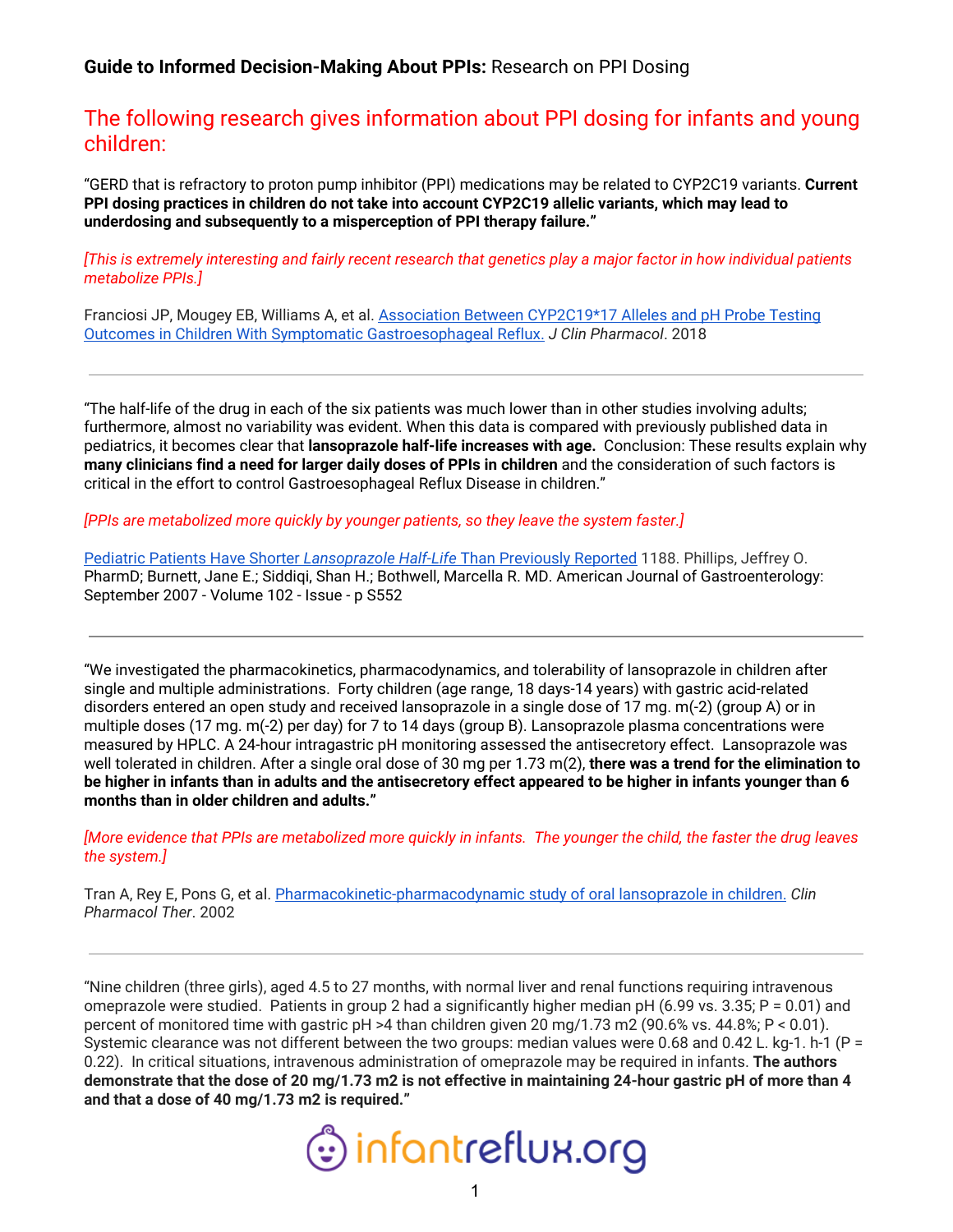## *[High doses of omeprazole may be needed in some instances.]*

Faure C, Michaud L, Shaghaghi EK, et al. Intravenous omeprazole in children: [pharmacokinetics](https://pubmed.ncbi.nlm.nih.gov/11568514-intravenous-omeprazole-in-children-pharmacokinetics-and-effect-on-24-hour-intragastric-ph/) and effect on 24-hour [intragastric](https://pubmed.ncbi.nlm.nih.gov/11568514-intravenous-omeprazole-in-children-pharmacokinetics-and-effect-on-24-hour-intragastric-ph/) pH. *J Pediatr Gastroenterol Nutr*. 2001

"A marked discordance between the disposition of proton pump inhibitors (PPIs) in plasma and the kinetics of effect suggests the need for new approaches to characterize the clinical pharmacology of PPIs in infants and **children**. An assessment of pharmacokinetics and pharmacodynamics must take into account the genetic polymorphism of CYP2C19 and the impact of ontogeny on the activity of this and other enzymes (e.g., CYP3A4) which affect the biotransformation of the PPIs and, thus, their plasma clearance. **In addition, the potential effects of extemporaneous formulations of the drugs on their rate and extent of absorption must be considered.** Because of the apparent safety of PPIs and a well-demonstrated dose-response-effect relationship in adults, pediatric pharmacokinetic data and an exposure correlate, such as the

dose-area-under-the-plasma-concentration-versus-time-curve relationship, can be used as a bridge to determine pediatric dosing."

[There are many factors that affect how drugs are metabolized in the body, and adult studies should not be used to *determine pediatric dosing.]*

Kearns GL, Winter HS. Proton pump inhibitors in pediatrics: relevant pharmacokinetics and [pharmacodynamics.](https://pubmed.ncbi.nlm.nih.gov/14685079-proton-pump-inhibitors-in-pediatrics-relevant-pharmacokinetics-and-pharmacodynamics/) *J Pediatr Gastroenterol Nutr*. 2003

"Patients were initially given omeprazole at 10 to 20 mg; the dose was titrated upward until results of a **subsequent 24-hour intraesophageal pH study was normal.** Symptoms and signs abated and evidence of esophagitis diminished in all patients. Omeprazole was given for periods of 5.5 to 26 months (mean, 12.2 months). The effective total dose was 20 to 40 mg (0.7 to 3.3 mg/kg) in 11 patients, 10 mg (0.7 mg/kg) in 1 patient, and 60 mg (1.9 to 2.4 mg/kg) in 3 patients. **The dosage range was 0.7 to 3.3 to mg/kg per day** (mean, 1.9 mg/kg)...We recommend a starting dose of 0.7 mg/kg as a single morning dose; the adequacy of reflux control is then determined by follow-up 24-hour intraesophageal pH studies."

[Correct dose needs to be worked up to if the initial dose is not effective, and needs to keep being increased until pH *is under control.]*

Gunasekaran TS, Hassall EG. Efficacy and safety of omeprazole for severe [gastroesophageal](https://pubmed.ncbi.nlm.nih.gov/8320610-efficacy-and-safety-of-omeprazole-for-severe-gastroesophageal-reflux-in-children/) reflux in children. *J Pediatr*. 1993

"Effective treatment of the esophagitis and prevention of stenosis consisted in high doses of omeprazole (1.9 to **2.5 mg/kg/d).** After this treatment, the need for esophageal dilatation disappeared, and nutritional status normalized." (The age group for this study was 11 to 14 months.)

Van Biervliet S, Van Winckel M, Robberecht E, Kerremans I. High-dose [omeprazole](https://pubmed.ncbi.nlm.nih.gov/11528618-high-dose-omeprazole-in-esophagitis-with-stenosis-after-surgical-treatment-of-esophageal-atresia/) in esophagitis with stenosis after surgical treatment of [esophageal](https://pubmed.ncbi.nlm.nih.gov/11528618-high-dose-omeprazole-in-esophagitis-with-stenosis-after-surgical-treatment-of-esophageal-atresia/) atresia. *J Pediatr Surg*. 2001

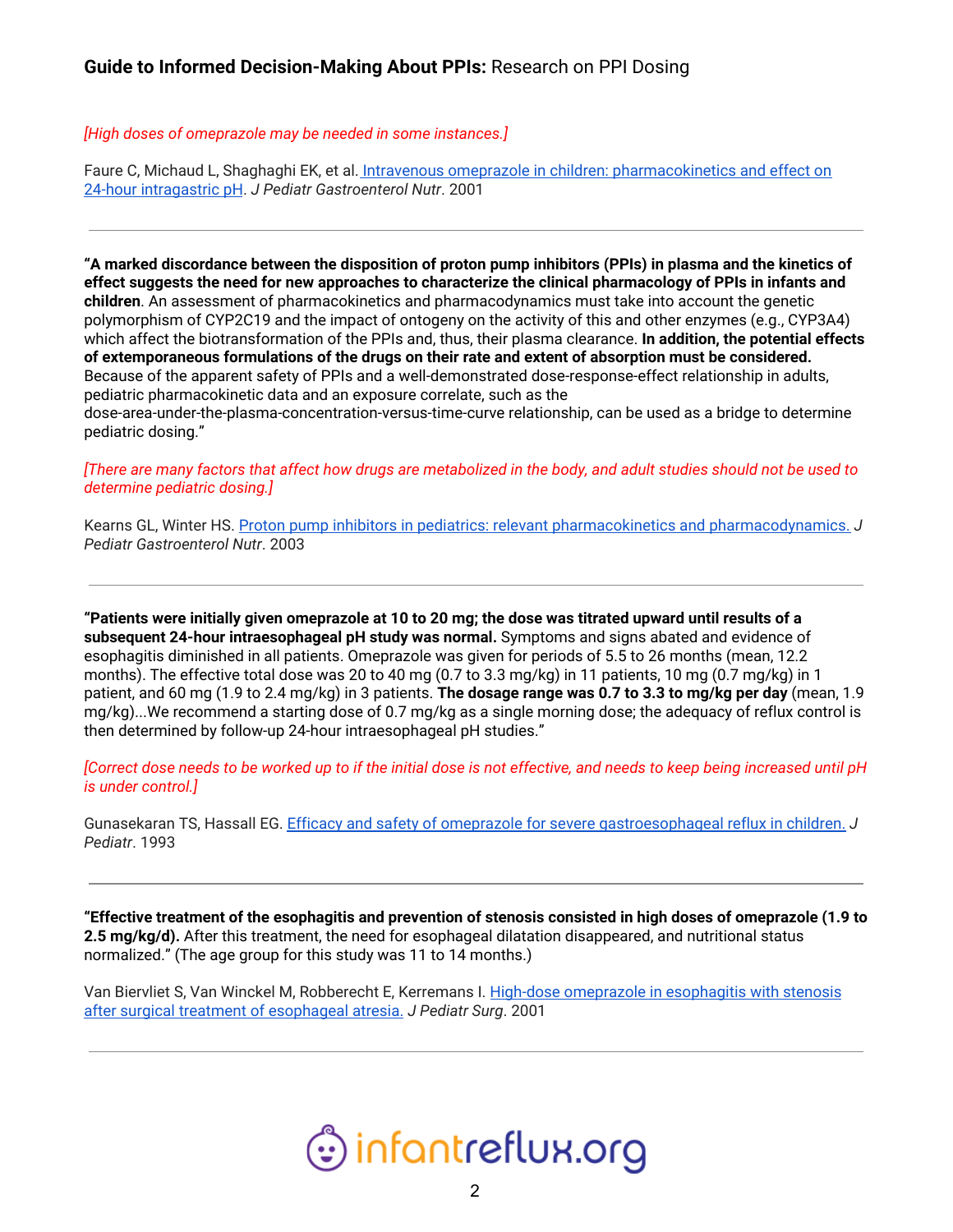## **Guide to Informed Decision-Making About PPIs:** Research on PPI Dosing

"Omeprazole is recognized as a safe and effective treatment of gastroesophageal reflux in older children, at an initial dosage of 0.7 mg x kg(-1) x day(-1). To our knowledge, no dose-finding studies have been carried out in children under 2 years of age. Omeprazole is an effective treatment for gastroesophageal reflux in children younger than 2 years. The majority respond to a dosage of 0.7 mg x kg(-1) x day(-1), but increased dosages up **to 2.8 mg x kg(-1) x day(-1) may be required."**

Bishop J, Furman M, Thomson M. Omeprazole for [gastroesophageal](https://pubmed.ncbi.nlm.nih.gov/17592364-omeprazole-for-gastroesophageal-reflux-disease-in-the-first-2-years-of-life-a-dose-finding-study-with-dual-channel-ph-monitoring/) reflux disease in the first 2 years of life: a dose-finding study with [dual-channel](https://pubmed.ncbi.nlm.nih.gov/17592364-omeprazole-for-gastroesophageal-reflux-disease-in-the-first-2-years-of-life-a-dose-finding-study-with-dual-channel-ph-monitoring/) pH monitoring. *J Pediatr Gastroenterol Nutr*. 2007

"Furthermore, within the group as a whole, these values showed a gradation from lowest in the children 1-6 yr of age to higher in the older age groups. **The doses of omeprazole required were substantially higher doses per kilogram of body weight than in adults.** Values of the pharmacokinetic parameters of omeprazole were generally within the ranges previously reported in adults. **The pharmacokinetics of omeprazole in children showed a trend** toward higher metabolic capacity with decreasing age, being highest at 1-6 yr of age. This may explain the need for higher doses of omeprazole on a per kilogram basis, not only in children overall compared with adults but, in **many cases, particularly in younger children."**

Andersson T, Hassall E, Lundborg P, et al. [Pharmacokinetics](https://pubmed.ncbi.nlm.nih.gov/11095324-pharmacokinetics-of-orally-administered-omeprazole-in-children-international-pediatric-omeprazole-pharmacokinetic-group/) of orally administered omeprazole in children. International Pediatric Omeprazole [Pharmacokinetic](https://pubmed.ncbi.nlm.nih.gov/11095324-pharmacokinetics-of-orally-administered-omeprazole-in-children-international-pediatric-omeprazole-pharmacokinetic-group/) Group. *Am J Gastroenterol*. 2000

"On a per-kilogram basis, the **doses of omeprazole required to heal erosive esophagitis are much greater than those required for adults."** (Reporting data on ages 1-16)

Hassall E, Israel D, Shepherd R, et al. [Omeprazole](https://pubmed.ncbi.nlm.nih.gov/11113836-omeprazole-for-treatment-of-chronic-erosive-esophagitis-in-children-a-multicenter-study-of-efficacy-safety-tolerability-and-dose-requirements-international-pediatric-omeprazole-study-group/) for treatment of chronic erosive esophagitis in children: a multicenter study of efficacy, safety, tolerability and dose [requirements.](https://pubmed.ncbi.nlm.nih.gov/11113836-omeprazole-for-treatment-of-chronic-erosive-esophagitis-in-children-a-multicenter-study-of-efficacy-safety-tolerability-and-dose-requirements-international-pediatric-omeprazole-study-group/) International Pediatric Omeprazole Study Group. *J Pediatr*. 2000

"The results of this small study suggest that, in children aged 1 to 11 years who had GERD, the **PK [pharmacokinetic] properties of esomeprazole may be both dose and age dependent and that younger children might have a more rapid metabolism of esomeprazole per kilogram of body weight compared with older children.** Esomeprazole was well tolerated at doses of 5, 10, and 20 mg in the pediatric patients studied."

Zhao J, Li J, Hamer-Maansson JE, et al. [Pharmacokinetic](https://pubmed.ncbi.nlm.nih.gov/17213007-pharmacokinetic-properties-of-esomeprazole-in-children-aged-1-to-11-years-with-symptoms-of-gastroesophageal-reflux-disease-a-randomized-open-label-study/) properties of esomeprazole in children aged 1 to 11 years with symptoms of [gastroesophageal](https://pubmed.ncbi.nlm.nih.gov/17213007-pharmacokinetic-properties-of-esomeprazole-in-children-aged-1-to-11-years-with-symptoms-of-gastroesophageal-reflux-disease-a-randomized-open-label-study/) reflux disease: a randomized, open-label study. *Clin Ther*. 2006

"However, the pharmacokinetics of PPIs have not been studied in children less than two years old. **In general children, under 4 months had higher omeprazole levels and an immature metabolism.** Studies in children older than 2 years old have showed similar pharmacokinetics to adults."

Hoyo-Vadillo C, Venturelli CR, González H, et al. Metabolism of [omeprazole](https://pubmed.ncbi.nlm.nih.gov/16416673-metabolism-of-omeprazole-after-two-oral-doses-in-children-1-to-9-months-old/) after two oral doses in children 1 to 9 [months](https://pubmed.ncbi.nlm.nih.gov/16416673-metabolism-of-omeprazole-after-two-oral-doses-in-children-1-to-9-months-old/) old. *Proc West Pharmacol Soc*. 2005